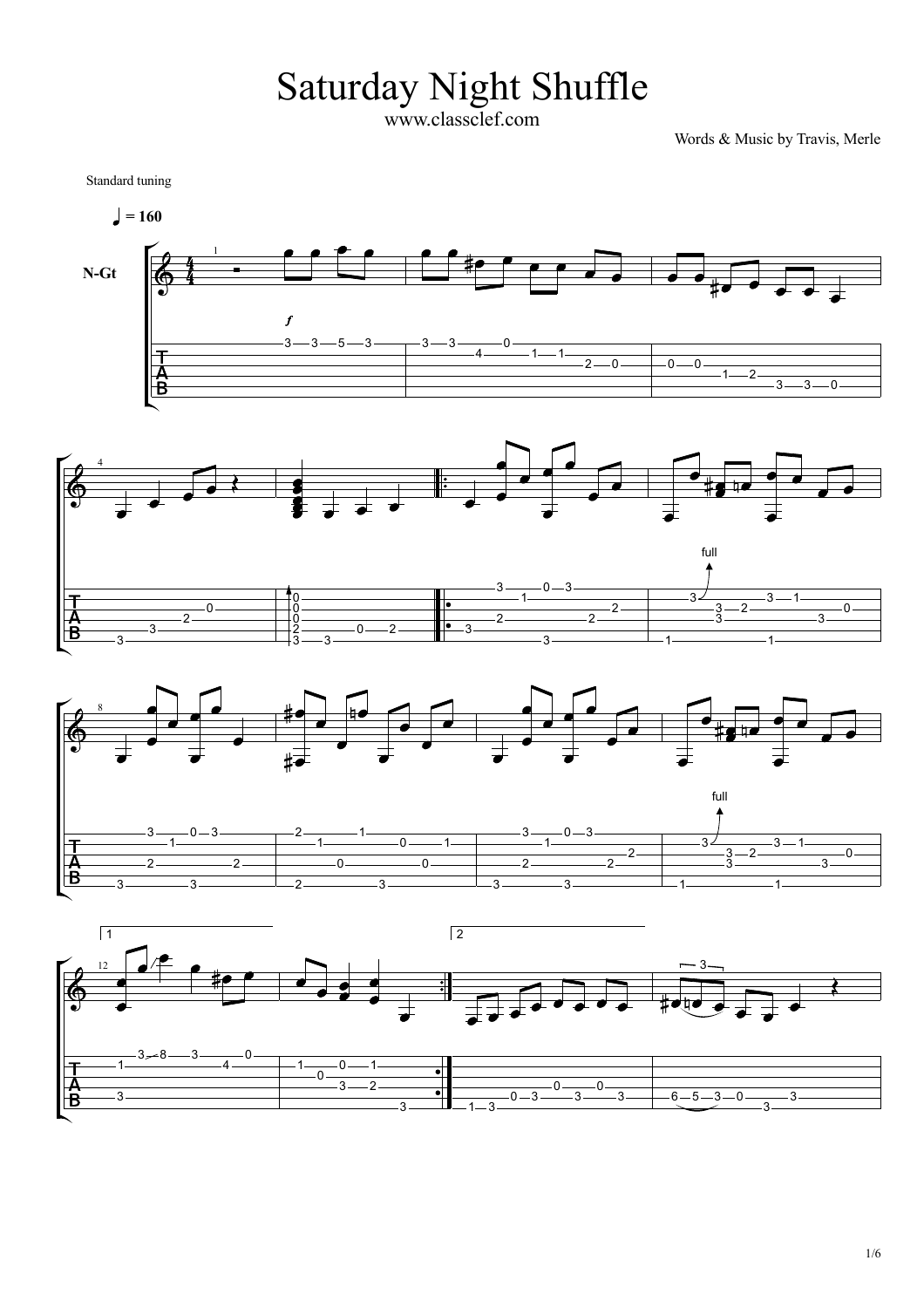









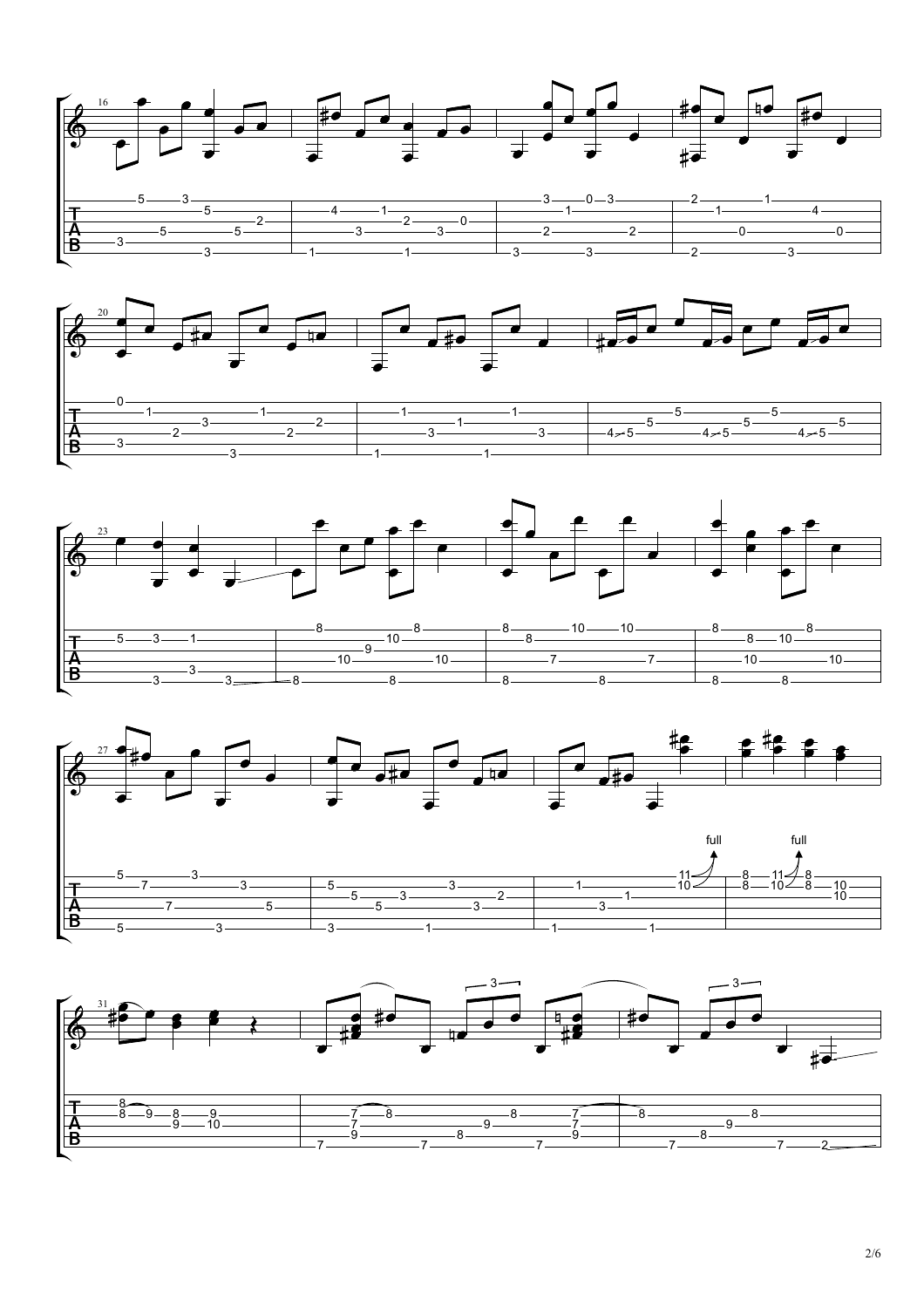







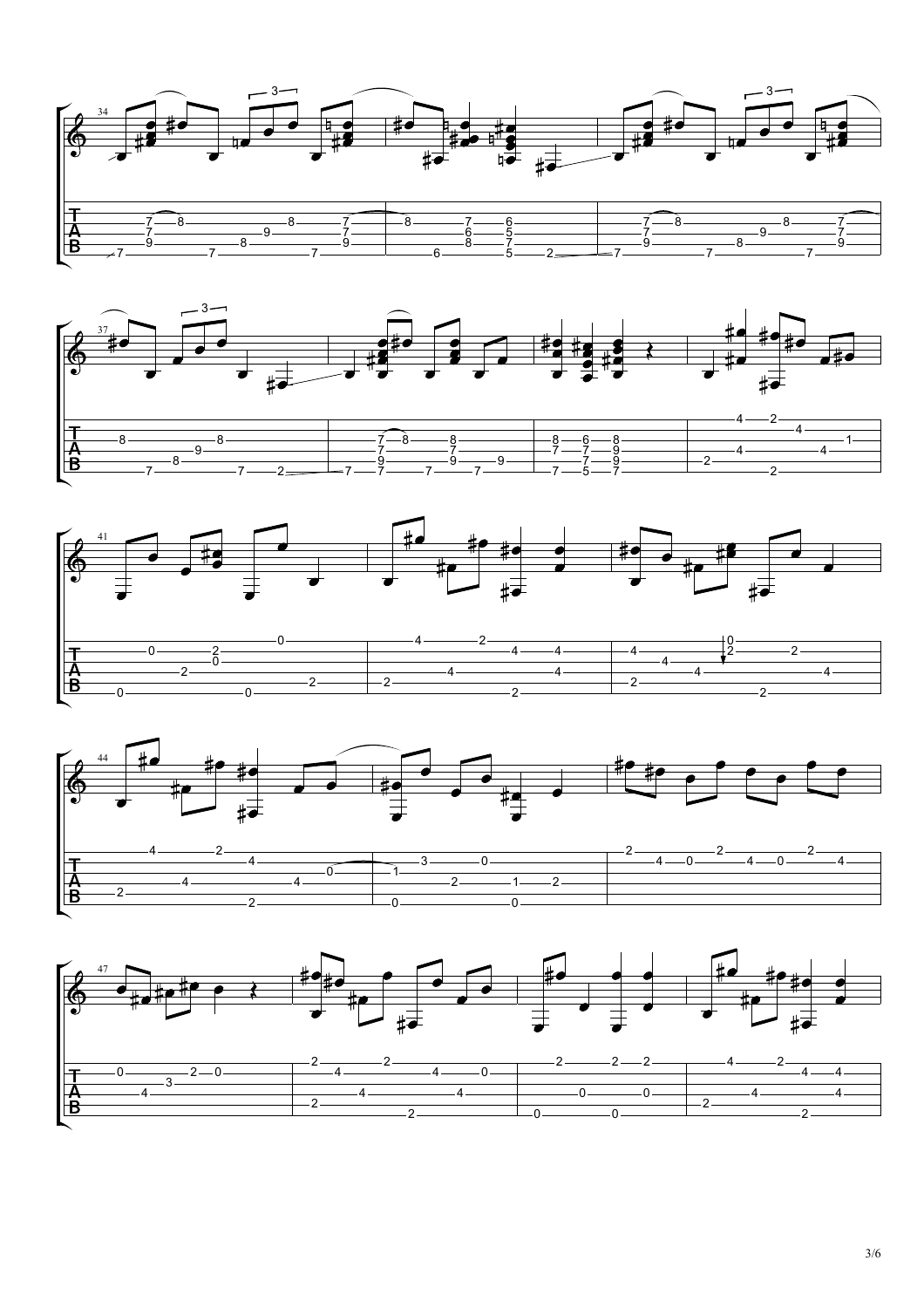







 $3 \longrightarrow 3$ 



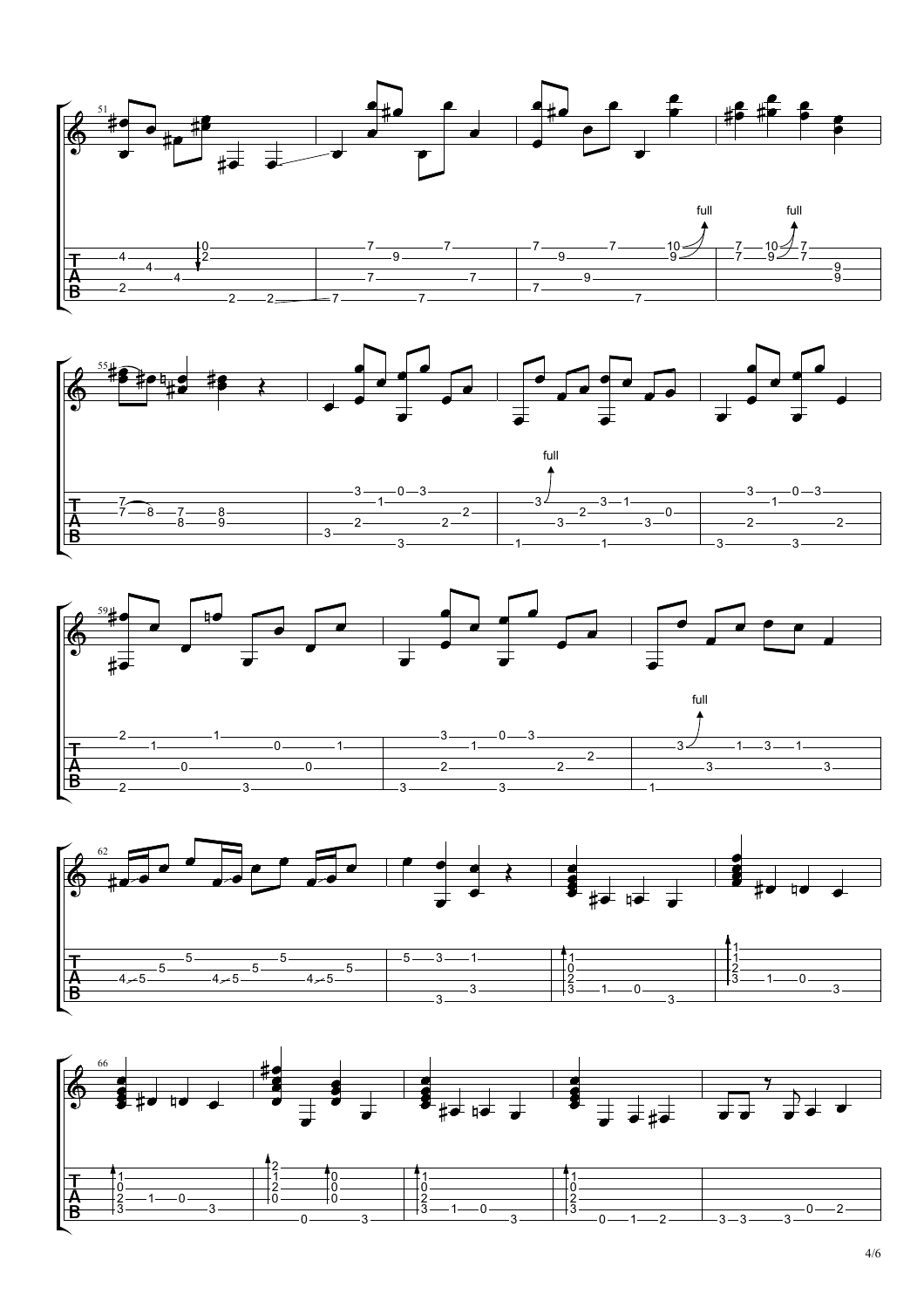





 $3 \longrightarrow 3 \longrightarrow$ 

— 2

 $2 \longrightarrow 3 \longrightarrow$ 

 $3 \overline{\phantom{1}}$ 

 $1$   $-$